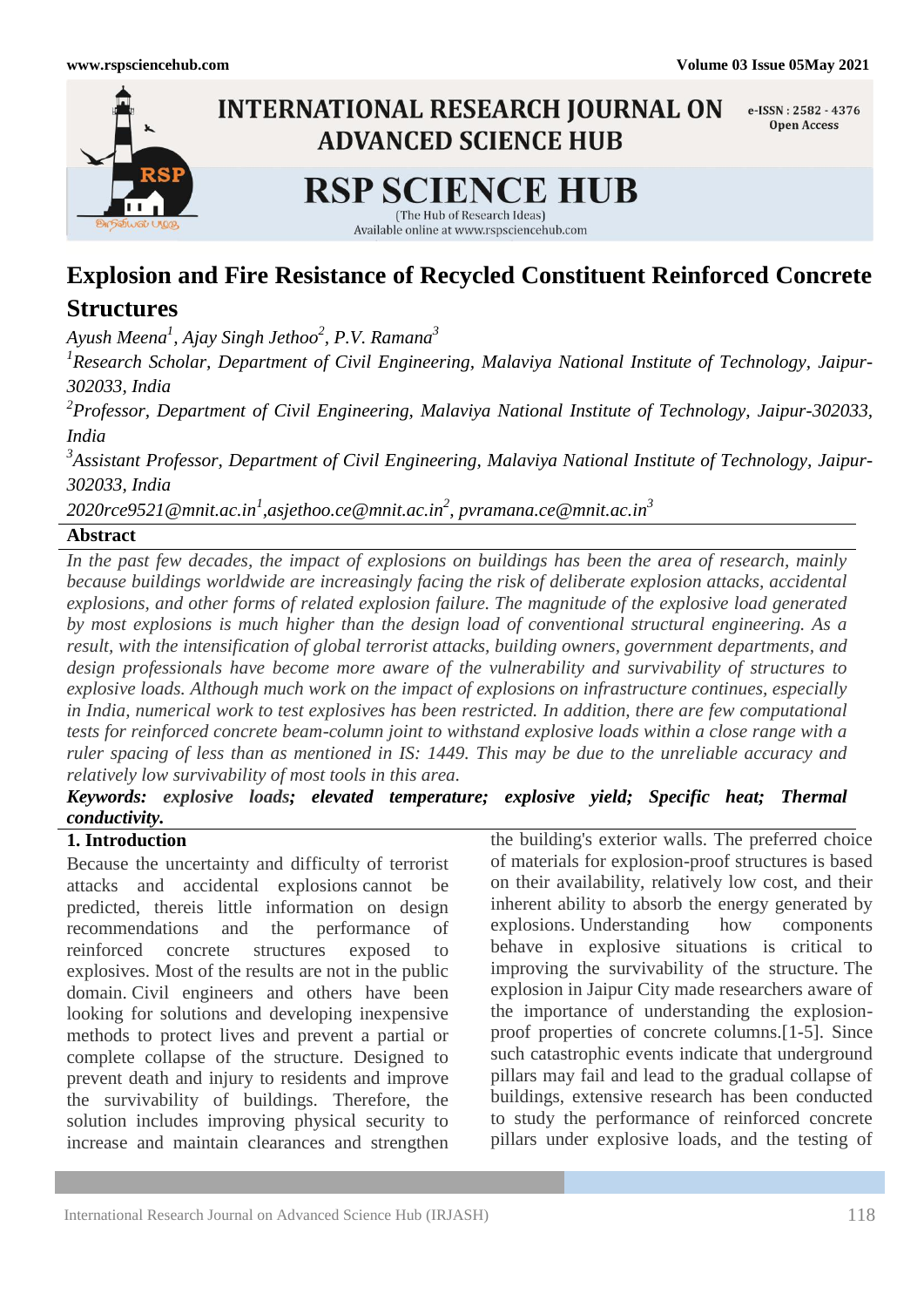live explosives is limited, especially considering the explosiveness Load test. Consider the influence of axial load on the bending performance of the column. This limit applies to reinforced concrete columns exposed to air loads in a narrow range of ratios. Builders and governments are increasingly interested in understanding the vulnerability of their structures to explosive devices and what measures can be taken to improve the survivability of buildings and the people in them. Other design professionals can understand the general characteristics of explosive loads and the expected behaviour of structures exposed to explosive charges and develop new methods and guidelines for buildings that can withstand explosive charges.T. Ngo, et al. (2007) [1] for their study on "Blast loading and Blast Effects on Structures" gives an overview on the analysis and design of structures subjected to blast loads phenomenon for understanding the blast loads and dynamic response of various structural elements.T. Ch. Madhavi et al. (2016) [2] the researchesimpact of precise temperature on concrete powerthrough the partial substitute of the first-class aggregate. Through Study they achieved to recognize the temperature outcomes on concrete throughout publicity of heat, hearth place, climatically modifications happen seasonal version has been investigated through reviewing a few global journals. To investigate the impact of extended temperatures of 100, two hundred, and 300°C with numerous publicity intervals of 4, 8, 12and 72 hours on trial blend specimen.[6-10].

# **2. Explosion Phenomena**

Explosion can be described because of the unexpected launch of electricity within side a tiny proportion of second producing excessive stress and heat. Many blasts reassert can reasonharm to the structure, for example, chemical compounds that could react unexpectedly below positive situations and bring about the spontaneous launch of a massive quantity of electricity. Flammable substances shape smoke clouds within side the presence of air that generates an excellent quantity of electricity. Speedy launch of electricity generate through any reason produces a blast wave, for example, bursting of a stress vessel and unexpected segment transition from liquid to gas.

# **2.1. Features of Blast Waves**

Fig.1 shows pressure-time history explosion wave.

 $P_0$  = Pressure of surrounding  $P_{SO}$  = positive side-on overpressure of blast wave  $P^-$ <sub>SO</sub> = negative side-on overpressure of blast wave  $P_r$  = Reflected overpressure f wave  $i<sub>s</sub>$  = positive phase-specific impulse

- $i_s$ <sup>-</sup> = negative phase-specific impulse
- $t_a$  = stretching timeof wave
- $t<sub>o</sub>$  = positive phase duration of wave
- $t_o$ <sup>-</sup>= negative phasedurationof wave

Overpressure described as because of the growth in the strain of the environment regarding ambient strain. Free-area loads are the loads produced via an explosion that strikes immediately over the item with no mirrored image and puts off all the gadgets of their route. Free-area load is likewise defined as side-on while the explosion wave contemplated over a wall or different item parallel to its path. [4].



# **2.2. Scaling of factors**

Explosion parameters are generally provided in a scaled shape like pressures, velocity, impulse, times, and lots other. Previous lyit has proven that scaling legal guidelines may be carried out to explosions with comparable geometry within side the identical ambient conditions, same explosive and specific size. Scaling may benefit blast predictions, numerical modelling facts for any explosion, and variant standoff distance patterns. Scaling may be executed in step with IS: 4991 [3]:

$$
= \frac{\text{Actual distance}}{W^{1/3}}
$$

Scaled time  $t_0$  $\equiv$ 

$$
\frac{\text{Actual time}}{w^{1/3}}
$$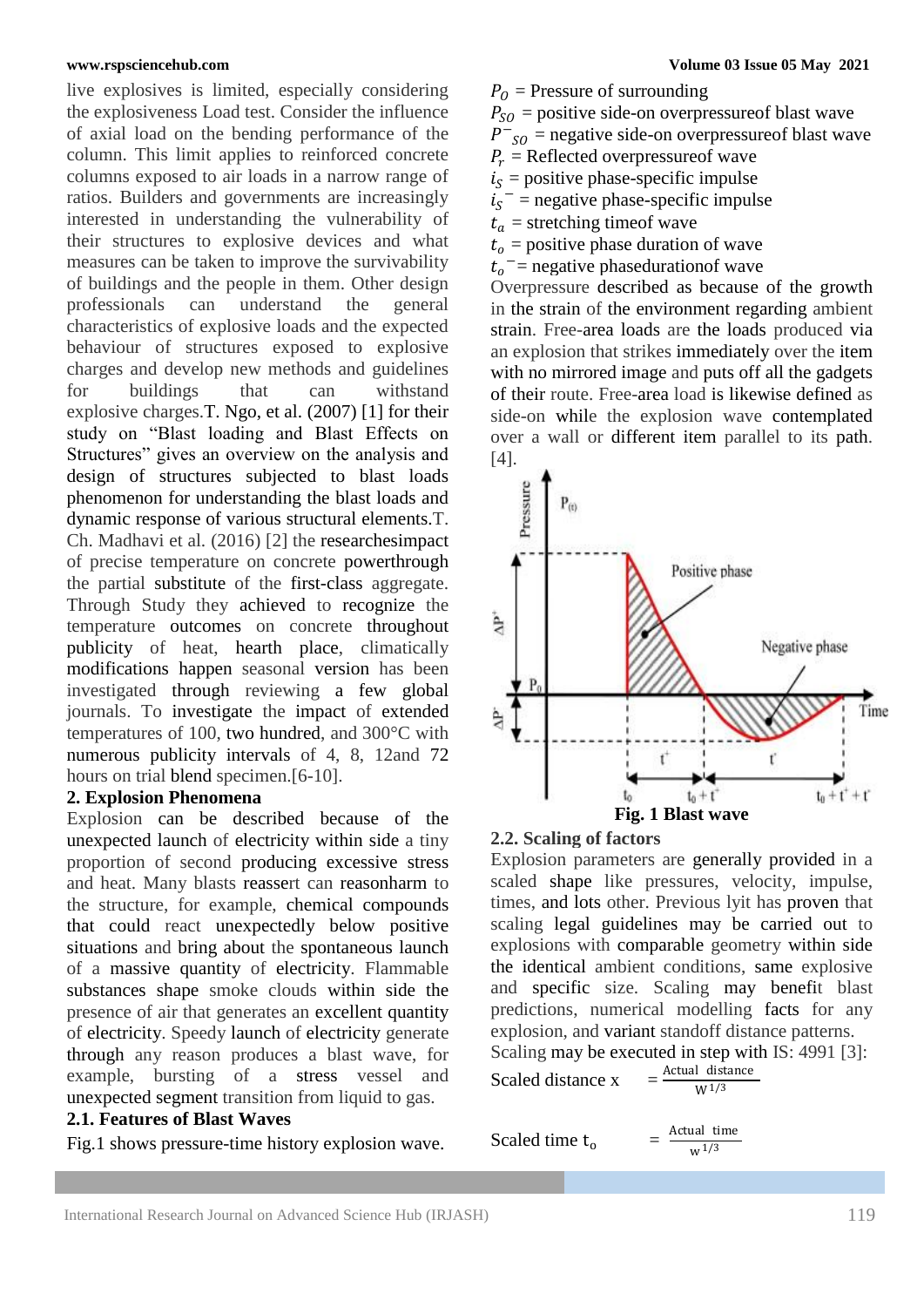Where

### $W =$  yield of explosion

# **3. Fire phenomenon**

According to the "National Building Code of India" (Part four Fire and Life Safety-2005), hearth place resistance is an asset of both a detail and fabric of constructing creation. A hearth place can most effectively beginwhile3factors are gift simultaneously: oxygen, flammable substances, and a warmth source. Together, they make up what has usually known as the hearthplace triangle. The first factor will most effectively begin combustion while the irritation temperature is reached [4]. Building substances utilized in creation are of types: Combustible substances will integrate exothermically with oxygen, provide upward push to flame, and unfold the hearth place. Such substances, whether shape a part of the shape or contents of the construction, burn themselves and grow the depth and boom of the hearth place, i.e., it acts as a gas for the hearth place. Examples of such substances are timber and all timber merchandise, synthetic merchandise, fibreboard, strawboard, etc.[11-15]. Non-Combustible substances these substances do now no longer make contributions to the boom of a hearthplace. Still, they will get broken while the temperature reaches an excessive degree wherein fusion occurs, ensuing within side the construction's lack of energy. If such substances are used within side the shape, it could keep the shape's integrity for an extended period and subsequently collapse. Examples of such substances are metal, stone, glass, concrete, clay merchandise, gypsum merchandise, and asbestos merchandise. [16-20].

### **4. Thermal properties of concrete**

Experiments have demonstrated that when a material is subjected to various temperatures, its structural qualities can alter. These changes can have a big impact on the outcome of a firedamaged structural investigation. In the event of a fire, structure members can reach temperatures of up to 1000 °C for an extended length of time.[21- 23].

# **4.1. Specific heat (J/Kg K)**[6]

for  $20^{\circ}$ C < T <  $100^{\circ}$ C  $C_c(T) = 900 + (T - 100)$  for  $100^{\circ}\text{C} < T \leq 200^{\circ}\text{C}$  $C_c(T) = 900$ 

 $C_c(T) = 1000 + (T - 200)/2$  for  $200^{\circ}\text{C} < T \leq 400^{\circ}\text{C}$  $C_c(T) = 1100$  for  $400^{\circ}\text{C} < T \leq 1200^{\circ}\text{C}$ 

**4.2. Thermal conductivity (W/m K)for**  $20^{\circ}C \leq$ **T≤ 1200 °C [6]**

Lower limit:

$$
k(T) = 1.36 - 0.13 \left(\frac{T}{100}\right) + 0.005 \left(\frac{T}{100}\right)^2
$$

Upper limit:

$$
k(T) = 2 - 0.245 \left(\frac{T}{100}\right) + 0.010 \left(\frac{T}{100}\right)^2
$$

# **5. Pressure on closed rectangular structures 5.1. Front face**

When the shock wave strikes a structure's vertical face, it reflects, and the pressure quicklyrises to the reflected overpressure $(p_{ro})$  [3].

$$
p_{ro}=p_{so}\left(2+\frac{6p_{so}}{p_{so}+7p_a}\right)
$$

Where

 $p_a$  = the surrounding pressure (1kg/cm<sup>2</sup>)

at time t, the pressure applied on the opposite face to the loading direction is called reflection overpressure  $p_r$  or  $(p_s + C_d q)$ , whichever is greater [3].

 $C_d$  = drag coefficient

 $t_c$  = clearance time given by:  $t_c$  = least of  $\frac{3S}{U}$  or  $t_d$ 

 $S = H$  or  $B/2$ , whatever is the smallest

U = velocity of shock front =  $M \times a$ 

 $a =$  sound velocity in air which may be taken as 344m/s

 M = incident pulse"s Mach number given  $by \sqrt{1 + 6p_{so}/7p_a[3]}$ 

# **5.2. Rear face**

The standard loading on back face is calculated as shown in Fig.2. (a) The time has been measured from the time the shock wave first struck the structure's front face[3].

The time intervals that are of interest as follows: -

L  $\frac{L}{U}$  =from the front to back face, a shock wave travels through time

4S  $\frac{15}{U}$  =when the pressure on the back facerises [3]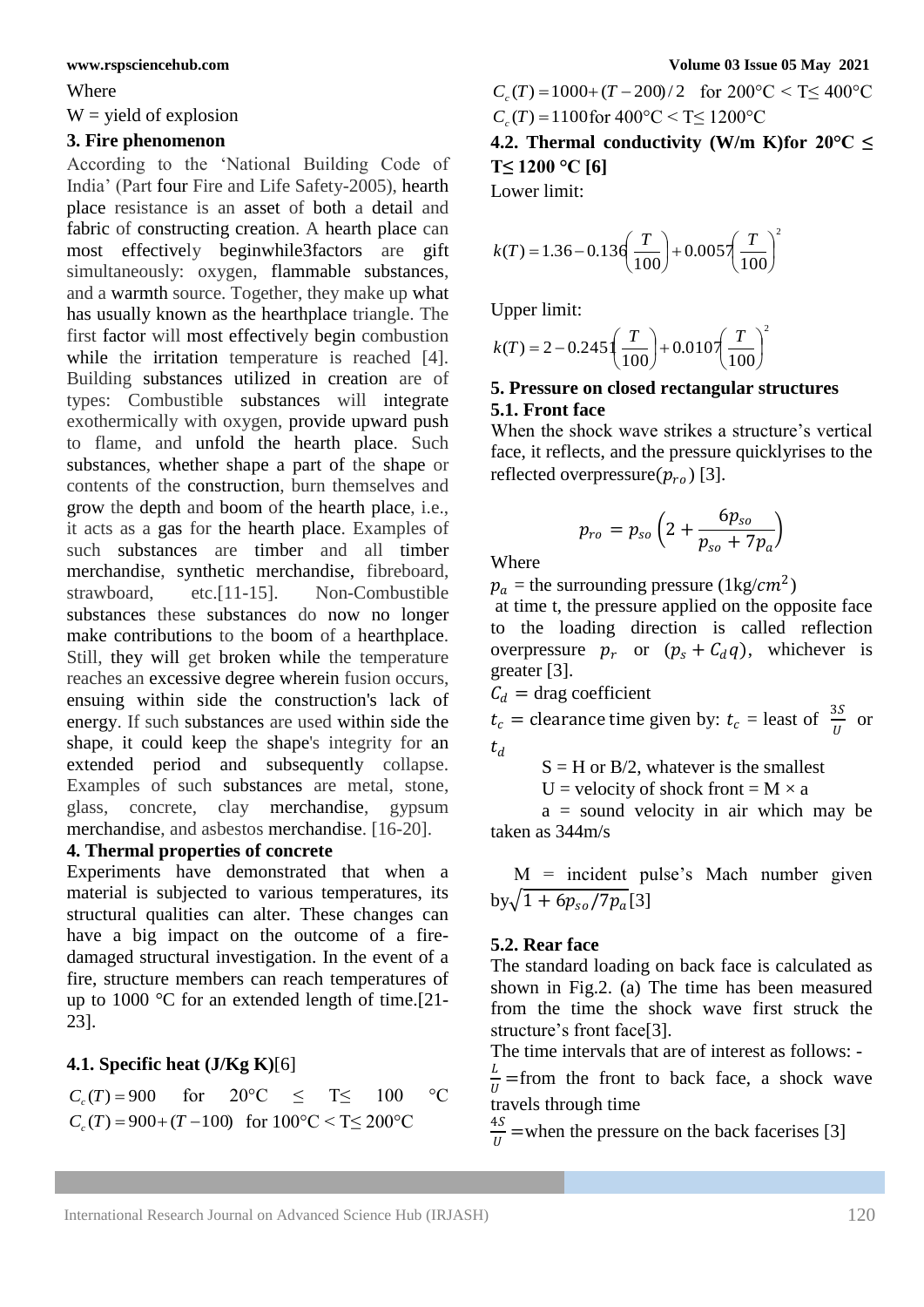

**Fig.2. (a): For the back face, Pressure vs. time** (b): When  $t_d > t_t$ , the average pressure curve **5.3. Roof and sidewalls**

The variation in average pressure and time for roof and sidesis shows in Fig.2. (b). When  $t_d$  is greater than  $t_d$ , the transit time is takenas $t_t = \frac{L}{dt}$  $\frac{E}{U}$ , and when  $t_t$  is greater than  $t_d$ , the load on the roof and sides can be modelled as a moving triangle pulse with peak overpressure and time

### $(p_{so} + C_d q_o)$  and  $t_d$ [3]. **6. Result & Discussions**

The reinforced concrete structure is both stable and long lasting. It has elevated resistance to pressure and tension. It is economical. RCCis almost impervious to warping and rust. It is resistant to fireand other climate conditions. RCC may work with ordinary skilled employees on a worldwide scale and does not require experienced professionals. The following conditions are observed:

Case 1: 10-meter distance from the structure with 400 kg yield of explosion

Case 2: 20-meter distance from the structure with 400 kg yield of explosion



**Fig.3. Blast load applied over the structure for case 1 and 2**

Case 3: 10-meter distance from structure with 200 kg yield of explosion

Case 4: 10-meter distance with 400 kg yield of explosion for 4 bay X 4 bay structure

Case 5: 10-meter distance with 400 kg yield of explosion for 6 bay X 6 bay structure



**Fig.4. Blast load applied over the structure for case 3 and 4**



**Fig.5.: Blast load applied over the structure for case 5**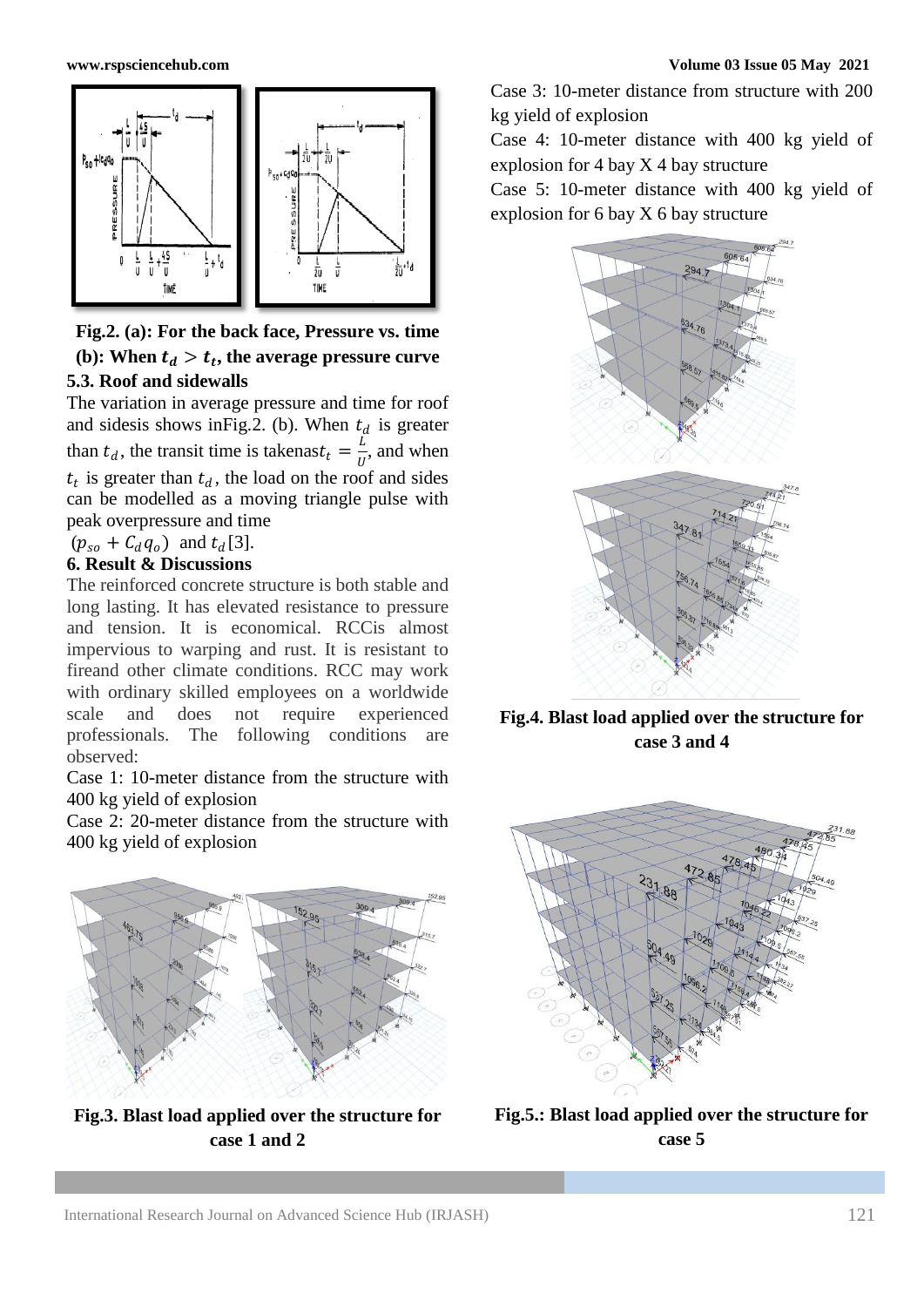### **6.1. Load and displacement curves**

Blast load is applied over the structure and after the analysis the structure deform, and the displacement values as shown below



**Fig.6. (a)** Load vs floor number for case 1



**Fig.6. (b) Displacement vs floor for case 1**



**Fig.7. (a) Load vs floor number for case 2**



**Fig. 7. (b)Displacement vs floor for case 2**



**Fig.8. (a)Load vs floor number for case 3**



**Fig.8. (b) Displacement vs floor for case 3**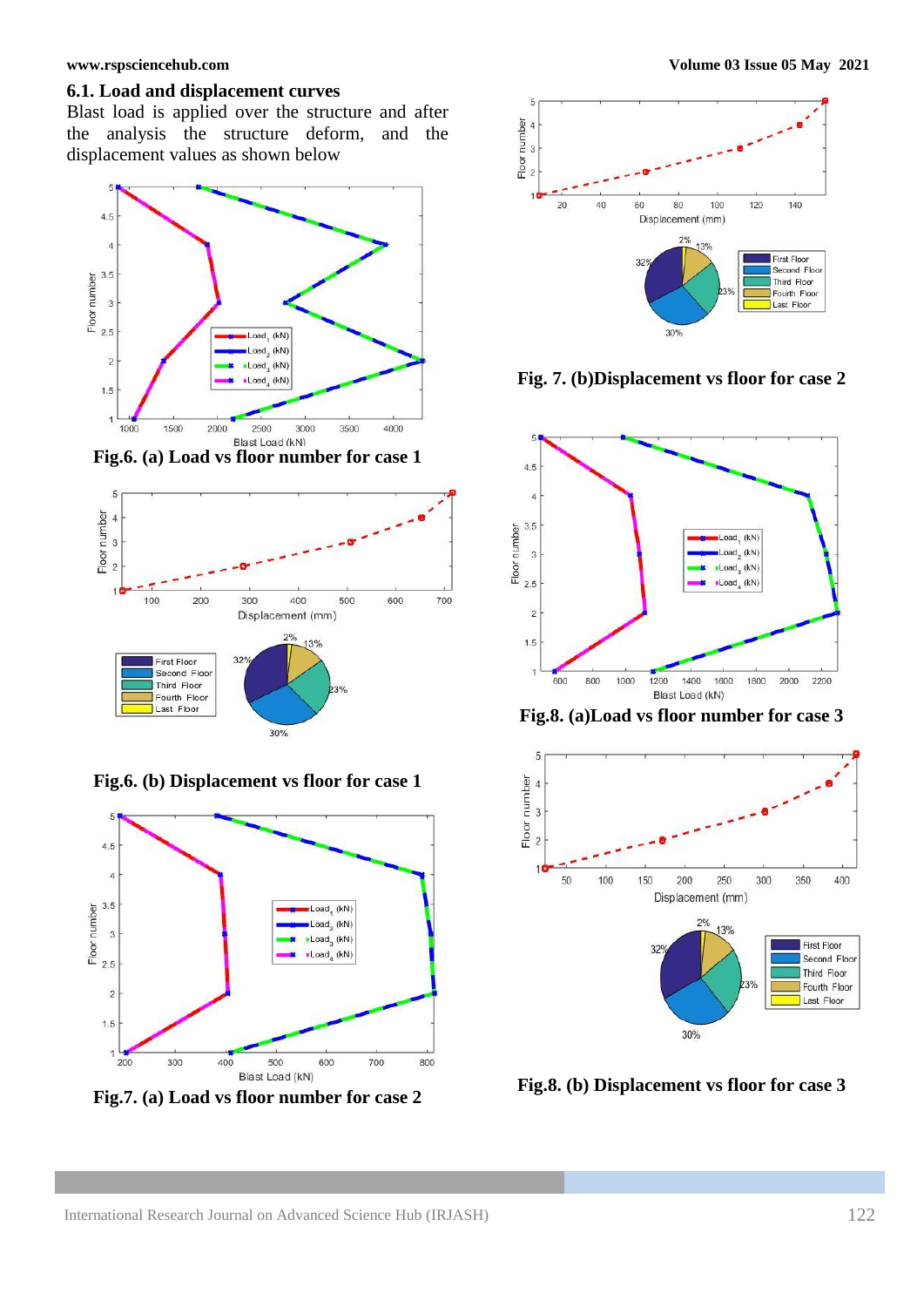

**Fig.9. (a)Load vs floor number for case 4**



**Fig.9. (b) Displacement vs floor for case 4**



**Fig.10. (a) Load vs floor number for case 5**



**Fig.10. (b) Displacement vs floor for case 5**

Maximum storey displacement can be seen in case 1 that is when the distance of explosion is 10 meters from the yield of the explosion is 400 kg but when the standoff distance is double by making the yield of explosion constant then the maximum displacement is reduced to 160 mm from maximum displacement. When the yield of the explosion is half that is 200 kg by making the standoff distance same (10m) then the maximum displacement is around 425mm. Without altering the column and beam dimension, increasing the stiffness of the structure by increasing the bays from three bay of four-meter to four bays of threemeter and three bays of four-meter to six bays of two-meter in both directions then the maximum displacement is 350 mm and 105 mm, respectively.

# **Conclusions**

The purpose of developing this program is to study the effect of explosive loads on reinforced concrete columns. The test procedure included reinforced concrete columns with various transverse steel components that were subjected to open-air explosion tests at the Indian Forces Base and equipped with pressure gauges, tendon potentiometers and strain gauges. The pressure time and movement time of the column are recorded and displayed. The shear force enhances the part effect, the proportional distance effect, and the axial load effect. This relationship is analysed by comparing the failure and failure modes and displacement characteristics of traditional cylinders, RCC cylinders and cylinders designed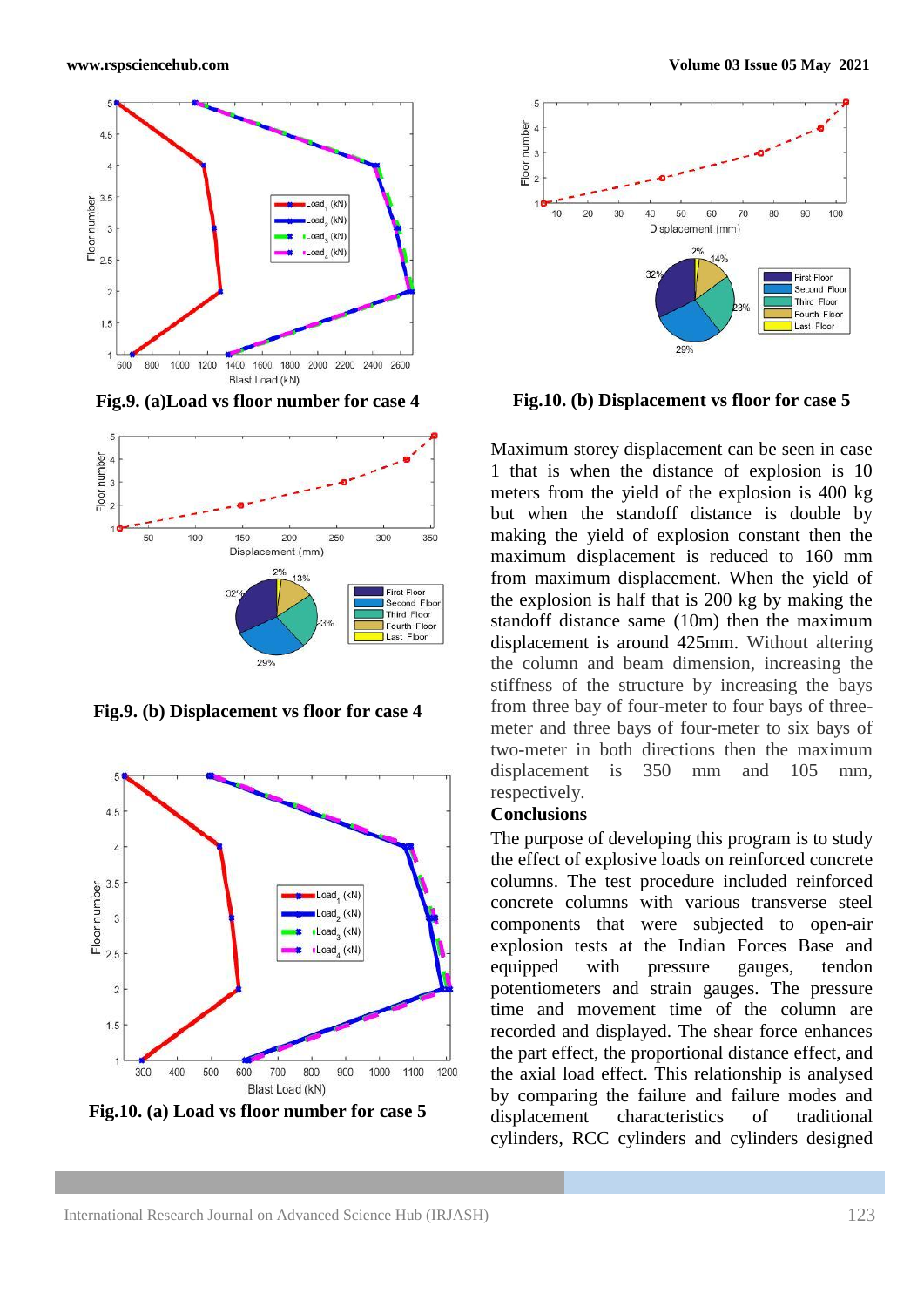as part of the shear load system structure. Regardless of the type of column is ordinary, seismic or RCC, the response of concrete columns cannot withstand the 0.22m/kg1/3 scale distance. The larger the scale distance, the smaller the degree of damage. When the maximum lifting height is 0.86 m/kg1/3, the responses of all columns are relatively the same. In the test with a scale distance of  $z = 0.22$  m/kg1, the influence of cross-sectional details and seam overlap is obvious. Strip the concrete of the traditional column and cut the column into two parts. In the seismic column, only the concrete cover is crushed and split. The concrete core has been well restrained; the tightly spaced sections of the transverse steel bars increase the impact resistance of the pillars, especially at smaller distances. Therefore, pillars with seismic components have higher explosion resistance than pillars with conventional components.

# **Reference**

- [1].T. Ngo et al. (2007). Blast loading and blast effects on structures–an overview. Electronic Journal of Structural Engineering.
- [2].T. Ch. Madhavi1 et al. (2016) Effects of Temperature on Concrete, Department of Civil Engineering, SRM University, VOL. 11, NO. 9, 2016 ISSN 1819-6608, ARPN Journal of Engineering and Applied Sciences.
- [3].IS 4991 1968 (Reaffirmed 2003) Criteria for Blast Resistant Design of Structures for Explosions above Ground.
- [4]. Kirk A. Marchand, et al. (2005), "Blast and Progressive Collapse" fact for Steel Buildings, USA.
- [5].Annelies De Wit et al. (2011), Behavior and Structural Design of Concrete Structure Exposed to Fire, Master of Science Thesis Stockholm, Sweden.
- [6].EN 1994-1-2 (2005): Eurocode 4: Design of composite steel and concrete structures – part 1-2: General rules - Structural fire design
- [7].Alexander M. Remennikov et al. (2003) "A review of methods for predicting bomb blast effects on buildings," Journal of battlefield technology.
- [8].Abdelkrim Kadid et al. (2008) "Stiffened plates subjected to uniform blast loading," J. Civ. Eng. Manag.
- [9].Ming-Wei Hsieh, Jui-Pin Hung and De-Jen Chen (2008), "Investigation on the blast resistance of a stiffened door structure," J.M. S. T.
- [10].T. Borvik et al. (2011) "Response of structures to planar blast loads – A finite element engineering approach" Computers and Structures.
- [11].Saeed Ahmad (2012) "Effects of impulsive loading on reinforced concrete structures" University of Engineering & Technology Taxila.
- [12].A.R. Mortezaei (2011) Risk reduction and externally FRP retrofitting of RC columns subjected to extreme loading conditions, Islamic Azad University,
- [13].Professor M. R. Wakchaure and Seema T. Borole (2013) Comparison of maximum stress distribution of long and short side columns due to blast loading.
- [14].Sam E. Rigby et al. (2014) The Negative Phase of the Blast Load, The University of Adelaide, SA 5005, Australia.
- [15].John M. Biggs. Introduction to Structural Dynamics,  $2<sup>nd</sup>$  Edition.
- [16].Saeed Ahmad et al. (2013)., Design Considerations for Blast Resistance of Architectural Precast Concrete Façades PCI's Architectural Precast Concrete Services Committee discusses items to consider in designing for blast resistance.
- [17].Zubair I. Syed et al. (2016)., International High- Performance Built Environment Conference – A Sustainable Built Environment Conference 2016 Series (SBE16) Performance of Earthquake-resistant RCC Frame Structures under Blast Explosions
- [18].Gautham T N et al. (2017)., International research journal of engineering and technology blast resistant buildings
- [19].Abdulaziz Kassahun et al. (2017)., Blast loading and blast effects on RC frame buildings addis ababa institute of technology school of graduate studies.
- [20].FEMA 426, Reference Manual to Mitigate Potential Terrorist Attacks against Buildings, Risk Management Series, Federal Emergency Management Agency, Department of Homeland Security, USA, and December 2003.